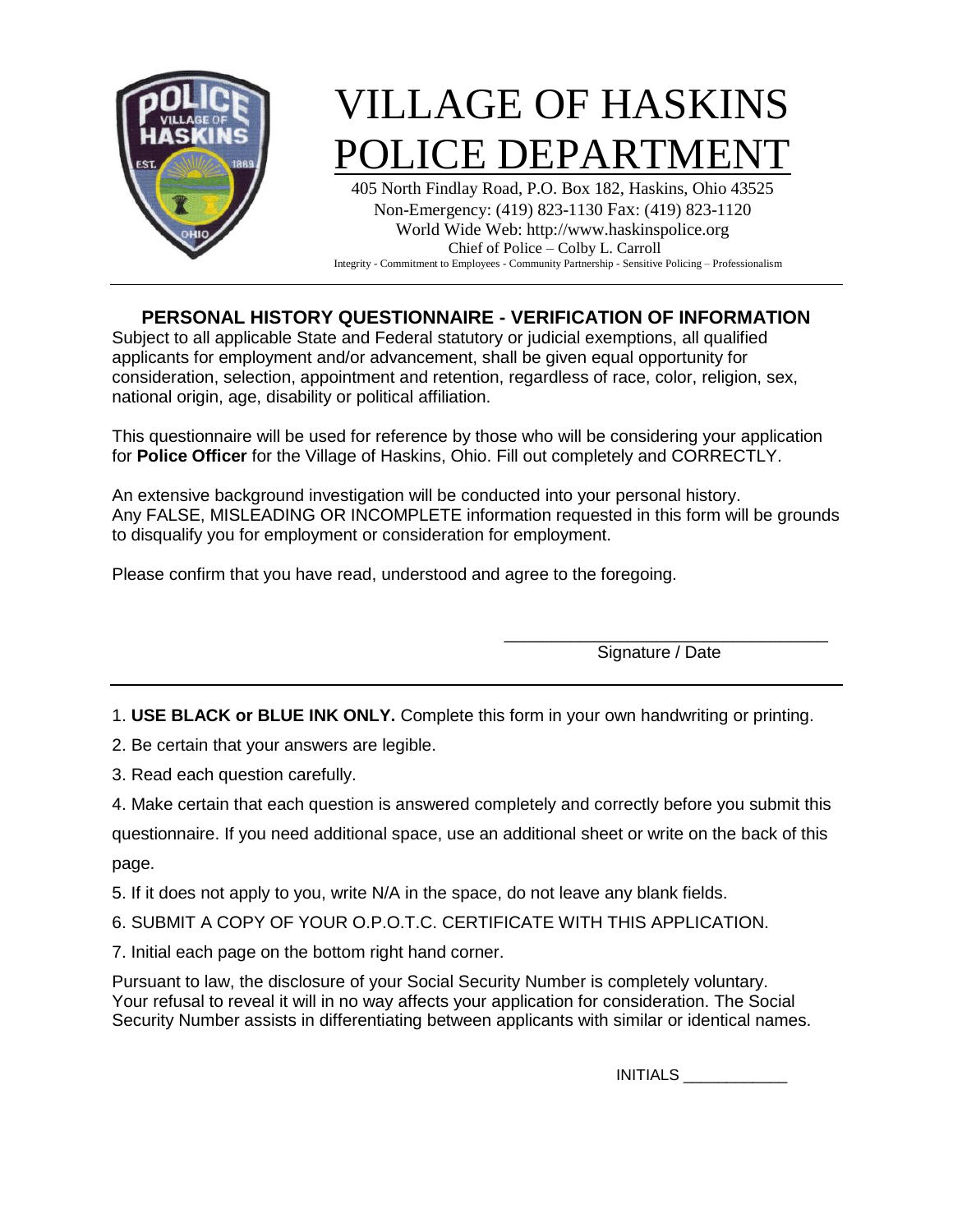

# VILLAGE OF HASKINS POLICE DEPARTMEN

405 North Findlay Road, P.O. Box 182, Haskins, Ohio 43525 Non-Emergency: (419) 823-1130 Fax: (419) 823-1120 World Wide Web: http://www.haskinspolice.org Chief of Police – Colby L. Carroll Integrity - Commitment to Employees - Community Partnership - Sensitive Policing – Professionalism

## **CERTIFICATE OF APPLICANT AUTHORIZATION FOR RELEASE OF INFORMATION**

(Read carefully before signing)

I, (print full name)

hereby certify that all statements made on or in connection with this application are true and complete to the best of my knowledge and belief. I understand and agree that any mis-statements or omission of material facts will cause forfeiture on my part of all rights to employment with the Village of Haskins, Ohio.

I hereby authorize all law enforcement agencies, persons, firms, organizations and corporations, all military agencies, all federal, state, or local government agencies, state and federal tax bureaus, credit bureaus, schools and universities, to furnish the holder of this release with all and available information regarding me in order that he may determined my suitability for employment.

I authorize the holder of this release to make inquiry of my present and past employers regarding my character, integrity and reputation.

I authorize the release of any and all information regarding my employment, credit or any other information, whether personal or otherwise, that may or may not be in their records, and release said company or person from all liability for any damage whatsoever that may issue from furnishing such information to the holder of this release.

A photo static copy of this authorization will be considered as effective and valid as the original.

\_\_\_\_\_\_\_\_\_\_\_\_\_\_\_\_\_\_\_\_\_\_\_\_\_\_\_\_\_\_\_\_\_\_\_\_\_\_\_\_\_\_\_ \_\_\_\_\_\_\_\_\_\_\_\_\_\_\_\_\_\_\_\_

\_\_\_\_\_\_\_\_\_\_\_\_\_\_\_\_\_\_\_\_\_\_\_\_\_\_\_\_\_\_\_\_\_\_\_\_\_\_\_\_\_\_\_ \_\_\_\_\_\_\_\_\_\_\_\_\_\_\_\_\_\_\_\_

Signature of Applicant Date **Date** 

Witness **Date** 

This release is valid for one year after the date of signing.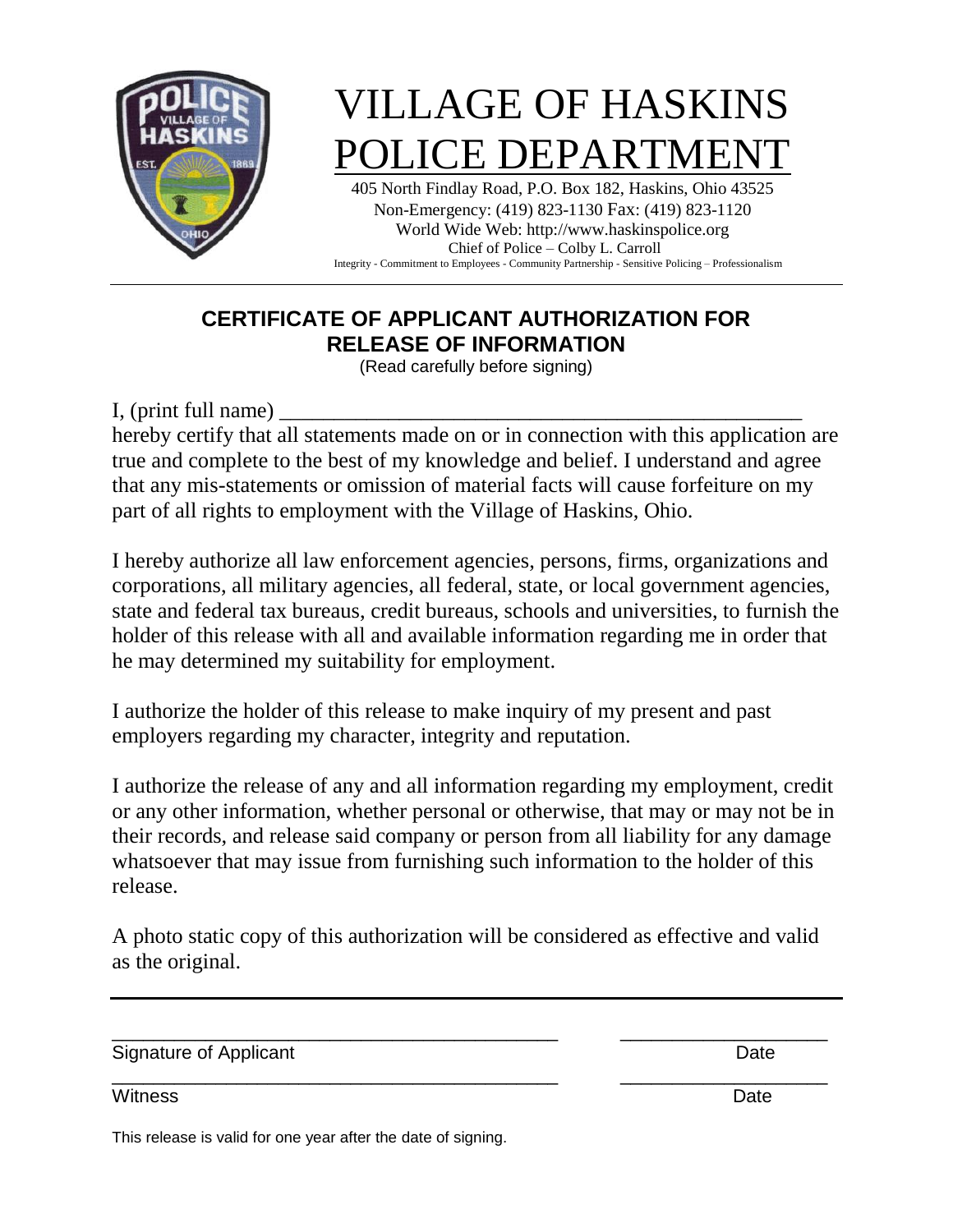### **JOB DESCRIPTON/DUTIES**

#### **08. PATROL OFFICER – DUTIES** *NATURE OF WORK*

Performs general police work in the enforcement of laws and ordinances. A Patrol Officer is responsible for the protection of life and property; for the prevention, detection, and investigation of crime; and for maintaining law and order. Work involves an element of personal danger as well as a need for judgment and discretion.

The Patrol Officer position is generally non-supervisory. Duties are performed on an assigned shift either working alone or under the supervision of the Sergeant or Chief of Police.

Specific assignments are received from the Sergeant or Chief of Police and are carried out in accordance with established policy and procedures. However, Patrol Officers must be able to act without direct supervision in meeting emergencies. Work is reviewed through reports, inspections, and observations of results obtained.

#### *REQUIREMENTS*

Every Patrol Officer is required to complete successfully the mandated hours of training required by the Ohio Peace Officers Training Council, before receiving permanent appointment to the Haskins Police Department.

They shall satisfactorily complete all in-service training as directed by the Chief of Police. It is the responsibility of each officer to learn, understand, and follow the policies and procedures of the Haskins Police Department as set forth in the Policy and Procedure Manual. They shall also be responsible for learning all pertinent laws and ordinances necessary for the completion of their individual assignments.

Every Patrol Officer must have the ability to react quickly, safely, and calmly in emergency situations. They must develop skills in the use and care of firearms and operation of motor vehicles. They shall learn the village streets, numbering system, and locations of important locations in the Village of Haskins. Patrol Officers must have the ability to establish and maintain effective working relationships with fellow officers and the public.

#### *EXAMPLES OF WORK*

A Patrol Officer is responsible for the efficient performance of required duties conforming to the policies and procedures contained herein. Duties shall consist of, but are not limited to, general police responsibilities necessary to the safety and good order of the community. A Patrol Officer shall:

#### **1. Summary:**

A. Identify criminal offenders and criminal activity and, where appropriate, apprehend offenders and participate in subsequent court proceedings;

B. Reduce the opportunities for the commission of crime through preventive patrol and other measures;

- C. Aid people who are in danger of physical harm;
- D. Facilitate the movement of vehicular and pedestrian traffic;
- E. Identify potentially serious law enforcement or governmental problems;
- F. Promote and preserve the peace;

G. Provide emergency services.

#### **2. General duties and responsibilities:**

A. Exercises authority consistent with obligations imposed by the oath of office. Remain accountable to superior officers. Promptly obeys legitimate orders;

B. Coordinates efforts with officers of the department so that teamwork may ensure continuity of purpose and achievement of police objectives;

C. Communicates to superiors and to fellow officers all information obtained in the field which is pertinent to the achievement of police objectives;

D. Responds punctually to all assignments;

- E. Acquires and records information concerning events that have taken place since the last tour of duty;
- F. Records activity during tour of duty in the manner prescribed by proper authority;
- G. Maintains weapons and equipment in a functional, presentable condition;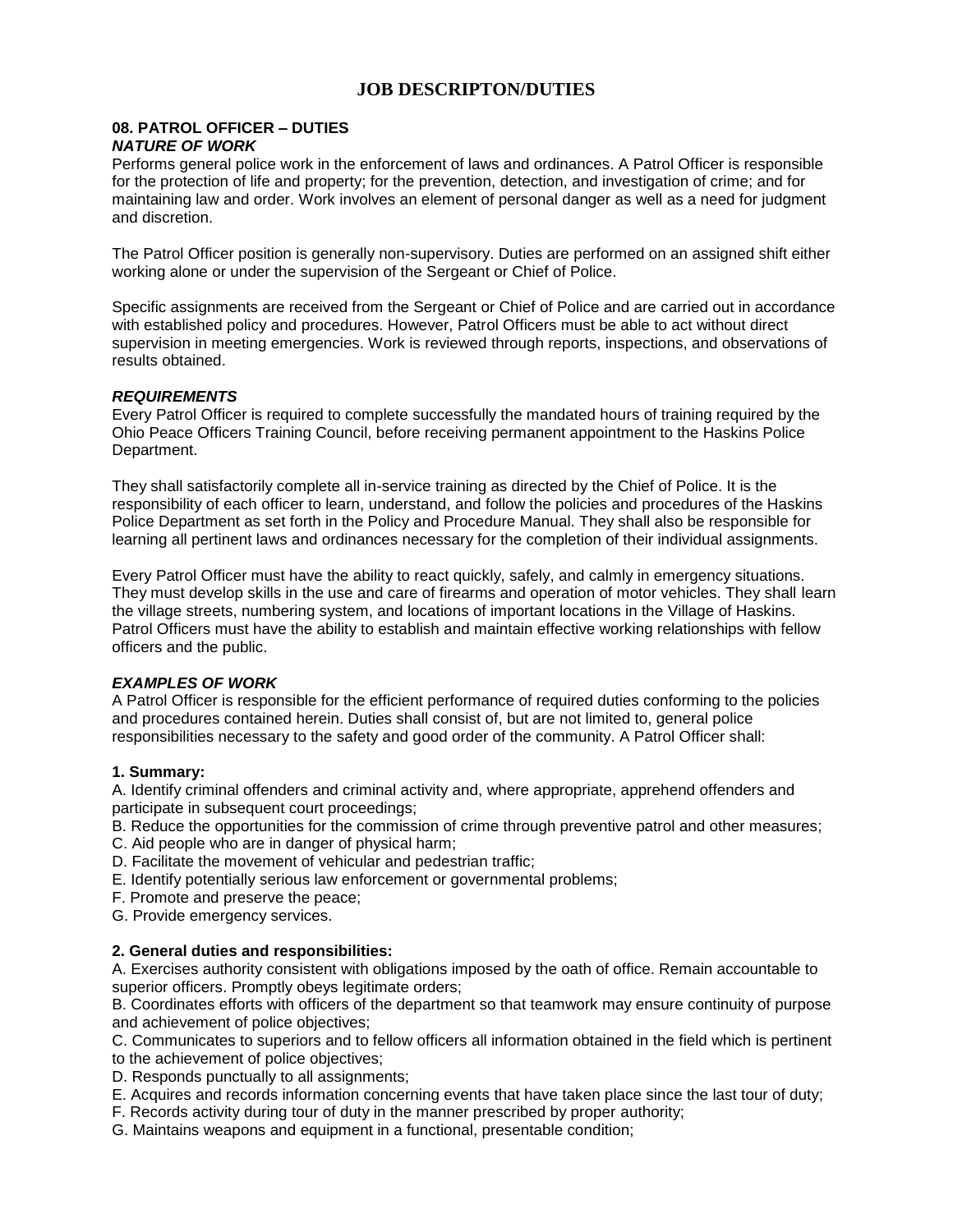H. Assists citizens requesting assistance or information. Courteously explains any instance where

jurisdiction does not lie with the police department and suggests other procedures to be followed;

I. Accountable for the securing, receipt, and proper transporting of all evidence and property coming into custody;

J. Answers questions asked by the general public, counsels juveniles and adults when necessary and refers them to persons or agencies where they can obtain further assistance;

K. Preserves the peace at public gatherings, neighborhood disputes, and family quarrels;

L. Serves or delivers warrants, summonses, subpoenas, and other official papers promptly and accurately when so directed by a superior officer;

M. Confers with prosecutors and testifies in court;

N. Accomplishes other general duties as they are assigned or become necessary;

O. Performs other duties as may be assigned by the Chief of Police;

P. Cooperates with the efforts of other law enforcement agencies.

#### **3. Specific duties and responsibilities: Preventative Patrol**

A. Patrols within the village for general purposes of crime prevention and law enforcement. Patrol includes:

(1) Being thoroughly familiar with the assigned route of patrol. Such familiarity includes knowledge of residents, merchants, businesses, roads, alleyways, paths, etc. Conditions that contribute to crime should be reported.

The location of fire alarms, telephones and other emergency services should be noted;

(2) Apprehending persons violating the law or wanted by the police;

(3) Completing detailed reports on all crimes, vehicle accidents and other incidents requiring police attention. In cases where an arrest is made, an arrest report is submitted along with the required crime reports. When property is recovered or additional information is discovered pertaining to a previously reported offense, the officer completes an investigation report;

(4) Preserving any serious crime scene until the sergeant or investigator arrives;

(5) Public assembly checks;

(6) Building security checks;

(7) Observing and interrogating suspicious persons;

(8) Issuing traffic citations;

(9) Being alert for and reporting fires;

(10) Reporting street light and traffic signals out-of-order, street hazards and any conditions that endanger public safety;

(11) Checking schools, parks and playgrounds;

(12) Responding to any public emergency.

B. Conducts a thorough investigation of all offenses and incidents within the area of assignment and scope of activity. Collects evidence and records data which will aid in identification, apprehension, and prosecution of offenders, as well as the recovery of property;

C. Alert to the development of conditions tending to cause crime or indicative of criminal activity. Takes preventive action to correct such conditions, and informs superiors as soon as the situation permits; D. Responds to situations brought to the officer's attention while in the course of routine patrol or when assigned by radio. Renders first aid, when qualified, to persons who are seriously ill or injured. Assists

persons needing police services;

E. Remains on assigned route throughout the tour of duty except when a police emergency necessitates a temporary absence, or when the Sergeant or Chief of Police has issued authorization for a temporary absence;

F. Patrols area giving particular attention to and frequently rechecking locations where the crime hazard is great. Insofar as possible, a Patrol Officer shall not patrol an area according to any fixed route or schedule, but shall alternate frequently and backtrack in order to be at the location least expected;

G. Be alert for all nuisances, impediments, obstructions, defects or other conditions that might endanger or hinder the safety, health or convenience of the public within the patrol area.

H. Concerning a patrol vehicle:

(1) See that it is well maintained mechanically and that it is kept clean both inside and out;

(2) Inspects the vehicle at the beginning of the tour of duty for any defects or missing equipment. Immediately reports all defects and damage sustained to the proper authority and completes all reports and forms required by current procedures;

(3) Removes the keys whenever the patrol car is left unattended for any reason;

(4) Uses only vehicles assigned;

(5) Operates the radio according to FCC regulations and current departmental procedures;